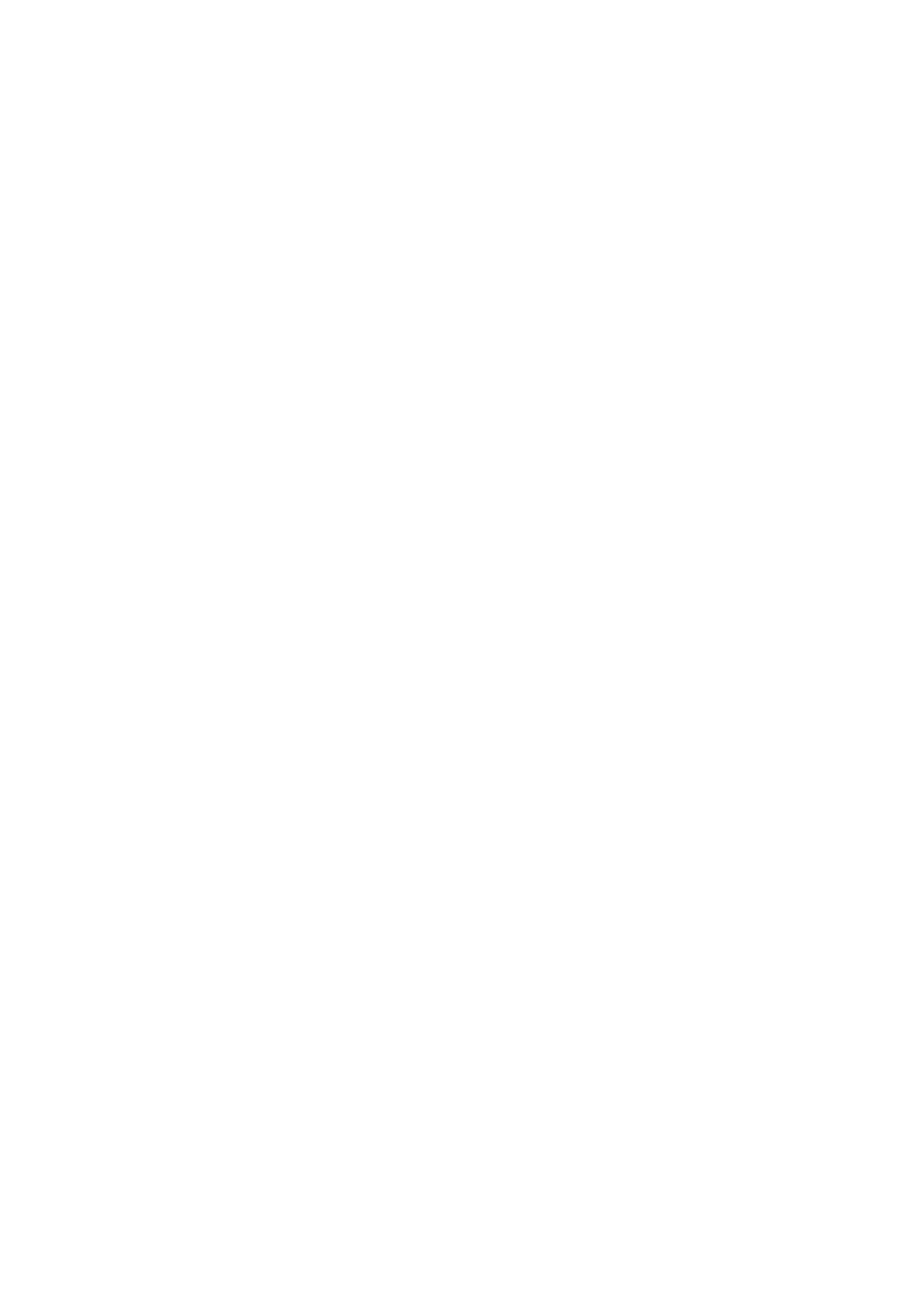

## **1 Welcome**

Chairperson L Corrick welcomed all in attendance and commenced the meeting.

## **2 Apologies**

Resolution number AE/2022/44

MOVED by Deputy Chairperson M Watson, seconded by Member R Langton:

## **That the Albert-Eden Local Board:**

**a) note the apologies from Councillor C Casey and Councillor C Fletcher for absence.** 

**CARRIED**

## **3 Declaration of Interest**

There were no declarations of interest.

## **4 Confirmation of Minutes**

Resolution number AE/2022/45

MOVED by Chairperson L Corrick, seconded by Member K Smith:

#### **That the Albert-Eden Local Board:**

**a) confirm the minutes of its ordinary meeting, held on Tuesday, 15 March 2022, including the confidential section, as true and correct, and note that Councillor C Fletcher entered the meeting from approximately 2.15pm – 4.15pm.**

**CARRIED**

## **5 Leave of Absence**

There were no leaves of absence.

## **6 Acknowledgements**

# **6.1 Acknowledgement - Auckland Golf Inter Club II Pennants competition**

Resolution number AE/2022/46

MOVED by Chairperson L Corrick, seconded by Member J Maskill:

## **That the Albert-Eden Local Board:**

**a) acknowledge and congratulate the recent success of Chamberlain Park Club golf team, consisting of the following members: Henry Iosefo, Esau Mann, Paul Cheung Fook, Masame Segi, Chris Kolose (captain), Francis Sheppard, Lee Tanuvasa, Komene Kapua, Monty Laita and Jehan Dharmartne, who recently won the very competitive Auckland Golf Inter Club II Pennants competition at the Royal Auckland Grange golf course.**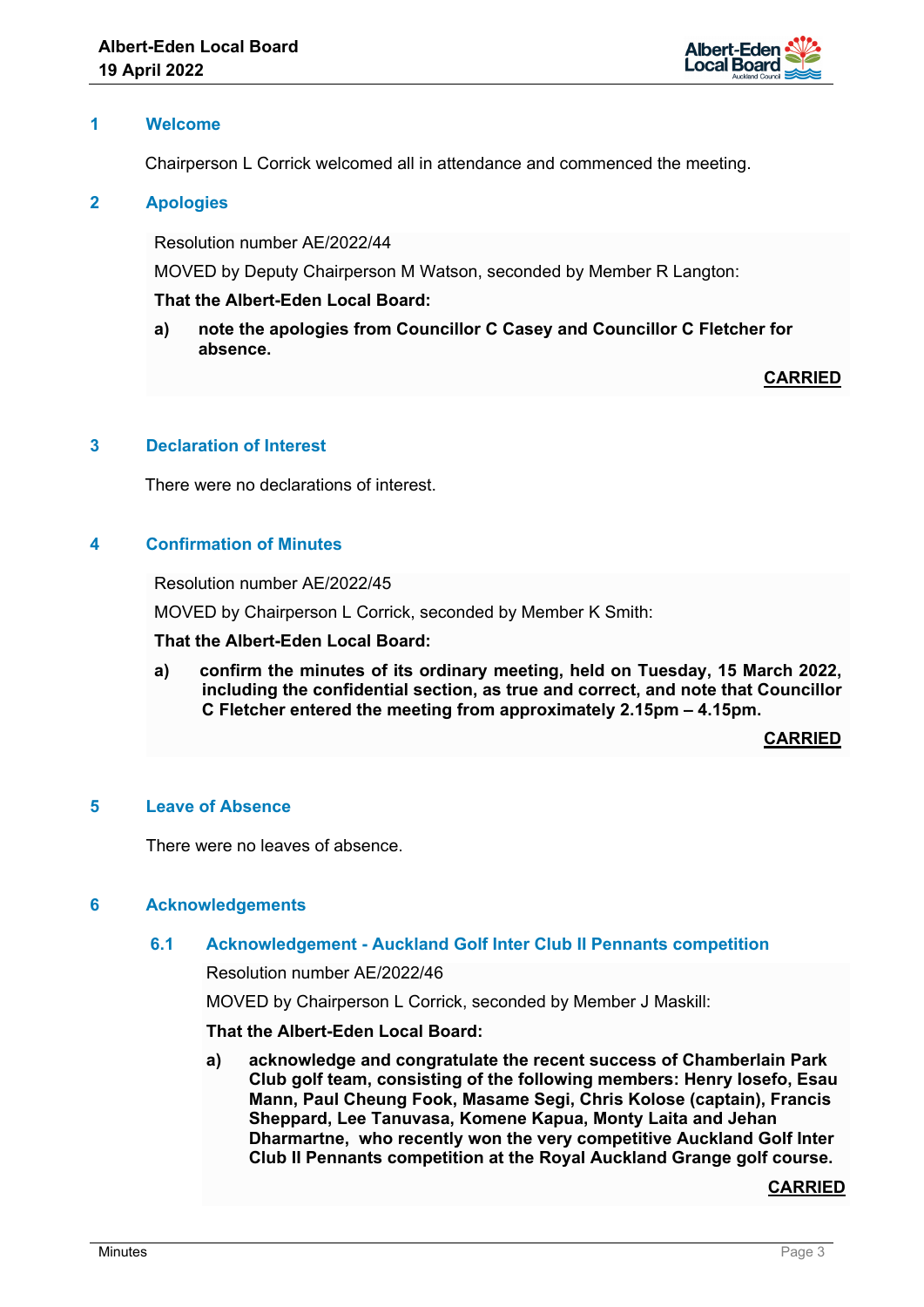

## **7 Petitions**

There were no petitions.

## **8 Deputations**

## **8.1 Deputation - Joanne Harland – Community Facilitator, SPiCE**

Georgia Bartlett – Community Facilitator, SPiCE, Tiara Bentham – Kaitiaki and Culture Lead, SPiCE, and Wendy Gray and Bruce Sommerville – Wild Initiative, and Brad Scarfe – local resident, were in attendance to deliver a presentation to the local board regarding the SPiCE group's proposed 'Wild Initiative NO MOW' project in the Albert-Eden area.

An information document was tabled for this item. A copy of the document has been placed on the official minutes and is available on the Auckland Council website as a minutes attachment.

Resolution number AE/2022/47

MOVED by Chairperson L Corrick, seconded by Member J Maskill:

## **That the Albert-Eden Local Board:**

**a) thank Georgia Bartlett – Community Facilitator, SPiCE, Tiara Bentham – Kaitiaki and Culture Lead, SPiCE, and Wendy Gray and Bruce Sommerville – Wild Initiative, and Brad Scarfe – local resident, for their attendance and Deputation presentation.**

## **CARRIED**

## **Attachments**

A 20220419 Albert-Eden Local Board, Item 8.1: Deputation - Joanne Harland – Community Facilitator, SPiCE - Presentation Notes

## **9 Public Forum**

## **9.1 Public Forum - Adam Rigg-Brown, YMCA North Presentation**

Adam Brown-Rigg – YMCA Group Manager, Youth Development, Julian Baldey – YMCA North CEO, and Dave Lockwood – Group Manager, Fundraising, were in attendance to deliver a Public Forum presentation to the local board regarding the YMCA's Youth Development Programme update, Community Hubs, YMCA North's transformational change and other updates on innovation, collaborative relationship and initiatives.

A powerpoint presentation was tabled for this item. A copy of the presentation has been placed on the official minutes and is available on the Auckland Council website as a minutes attachment.

Resolution number AE/2022/48

MOVED by Deputy Chairperson M Watson, seconded by Member K Smith:

## **That the Albert-Eden Local Board:**

**a) thank Adam Brown-Rigg – YMCA Group Manager, Youth Development, Julian Baldey – YMCA North CEO, and Dave Lockwood – Group Manager, Fundraising, for their attendance and Public Forum presentation.**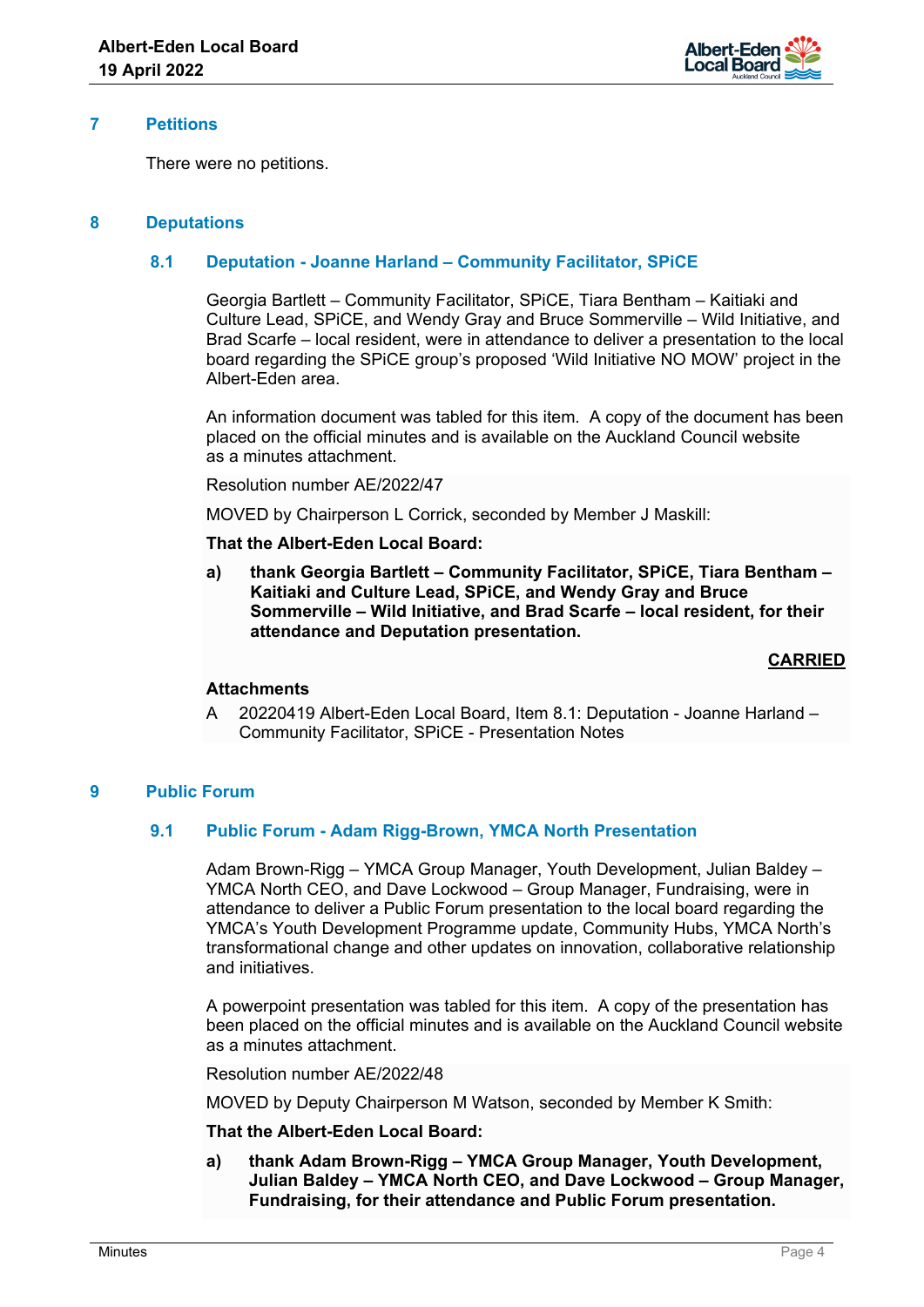

## **Attachments**

A 20220419 Albert-Eden Local Board, Item 9.1: Public Forum - Adam Rigg-Brown, YMCA North Presentation - Powerpoint

## **10 Extraordinary Business**

There was no extraordinary business.

## **11 Albert-Eden Local Board Work Programme Reallocations 2021/2022**

Nina Siers – Local Area Manager, and Hao Chen – Lead Financial Advisor, were in attendance via Microsoft Teams, to speak to the report.

Resolution number AE/2022/49

MOVED by Chairperson L Corrick, seconded by Member WM McKenzie:

- **a) note the following locally-driven initiative operating expenditure Customer and Community Services work programme activity underspends which are available for reallocation:** 
	- **i) Carols at Potters Park Christmas event (ID 96) \$12,000**
	- **ii) Movies in Parks (ID 97) \$25,784**
	- **iii) Event Partnership Fund (ID 94) \$5,000**
	- **iv) Event Funding Agreements Albert-Eden Schools Cultural Festival (ID 1763) - \$20,000**
	- **v) Community response fund (ID 1764) \$8,272**
	- **vi) Placemaking: Thriving town centre local placemaking (ID 80) \$44,000**
	- **vii) Diverse Participation: Increase diverse community participation programming (ID 81) - \$7,000.**
- **b) approve the reallocation of \$122,056 underspend locally-driven initiative operating expenditure towards the following activities:** 
	- **i) a new Customer and Community Services work programme activity: Sport and Active Recreation Facilities Plan Implementation - \$120,000. Grant funding to:** 
		- **A) Auckland Badminton Association, Auckland Table Tennis Association and Olympic Weightlifting Association based at Pascoe Quarry Reserve. \$80,000 locally-driven initiative operating expenditure to contribute towards completing a feasibility study for the site and conduct options assessment to determine the most feasible option to secure and increase capacity.**
		- **B) Marist Saints Rugby League based at Murray Halberg Park. \$40,000 locally-driven initiative operating expenditure to contribute towards establishing partnership agreements, identifying community governance and foundational documents. Any unspent funding for this phase to be re-distributed to later project phases including design and consenting.**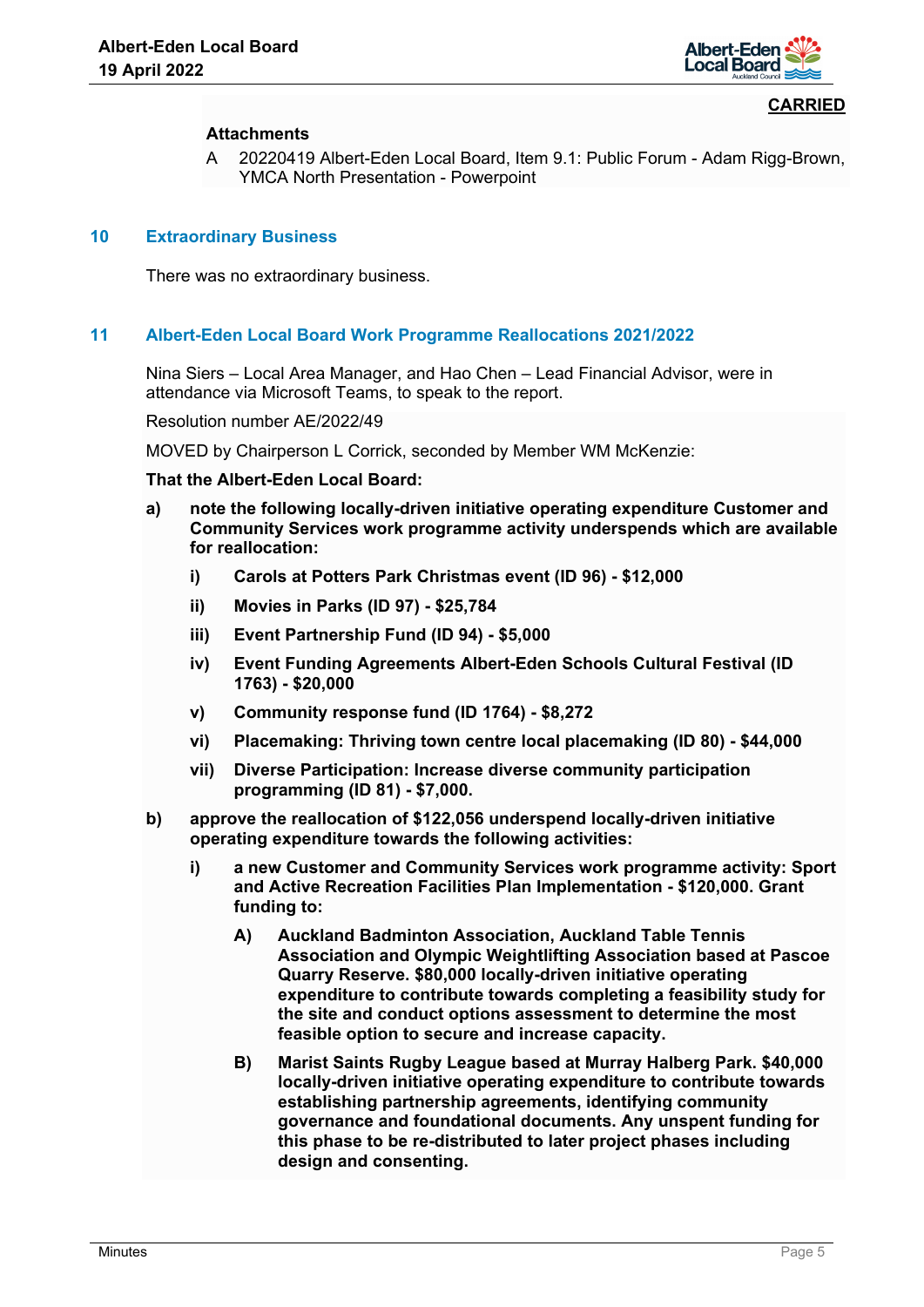

- **ii) Customer and Community Services work programme: Community grants (ID98) - \$2,056 locally-driven initiative operating expenditure.**
- **c) thank Nina Siers Local Area Manager, and Hao Chen Lead Financial Advisor, for their attendance.**

# **12 Albert-Eden Local Grants Round Two 2021/2022 grant allocations**

Resolution number AE/2022/50

MOVED by Deputy Chairperson M Watson, seconded by Member K Smith:

## **That the Albert-Eden Local Board:**

**a) approve the following applications received under the Albert-Eden Local Grants Round Two 2021/2022 fund:**

| <b>Application</b><br>ID | <b>Organisation</b>                                               | <b>Main focus</b>          | <b>Requesting funding</b><br>for                                                                                                                                                                                                                                                                                                                          | <b>Amount</b><br>requested | <b>Decision</b> |
|--------------------------|-------------------------------------------------------------------|----------------------------|-----------------------------------------------------------------------------------------------------------------------------------------------------------------------------------------------------------------------------------------------------------------------------------------------------------------------------------------------------------|----------------------------|-----------------|
| LG2201-<br>218           | <b>Hamish</b><br>Annan                                            | <b>Arts and</b><br>culture | <b>Towards the costs</b><br>of delivering a free<br>interactive<br>performance<br>artwork named<br>"Access", including<br>the costs of<br>rehearsal venue<br>hire, performance<br>fees, creative<br>advisor fee,<br>photographer's fee,<br>producer's fee,<br>website,<br>administration,<br>transport,<br>production, design,<br>and marketing<br>costs. | \$7,789                    | \$1,500         |
| LG2201-<br>203           | <b>The Upside</b><br><b>Downs</b><br><b>Education</b><br>Trust    | Community                  | <b>Towards the</b><br>speech-language<br>therapy fees for<br>seven children with<br>Down Syndrome in<br>the local board<br>area.                                                                                                                                                                                                                          | \$7,000                    | \$4,000         |
| LG2201-<br>207           | <b>Mt Albert</b><br><b>Community</b><br>Playgroup<br>Incorporated | <b>Community</b>           | <b>Towards Rattray</b><br>Room hire at Mt<br><b>Albert Community</b><br>and Leisure Centre<br>from May 2022 to<br><b>April 2023.</b>                                                                                                                                                                                                                      | \$5,893.75                 | \$5,893.75      |
| LG2201-<br>210           | <b>Big Buddy</b><br>Mentoring<br><b>Trust</b>                     | <b>Community</b>           | <b>Towards the office</b><br>rental costs from<br><b>July to September</b><br>2022.                                                                                                                                                                                                                                                                       | \$6,000                    | \$2,000         |
| LG2201-<br>212           | <b>Auckland</b><br><b>Swords Club</b><br>Incorporated             | <b>Community</b>           | Towards the cost of<br>a bespoke storage<br>cupboard for the<br>sporting equipment.                                                                                                                                                                                                                                                                       | \$8,000                    | \$2,000         |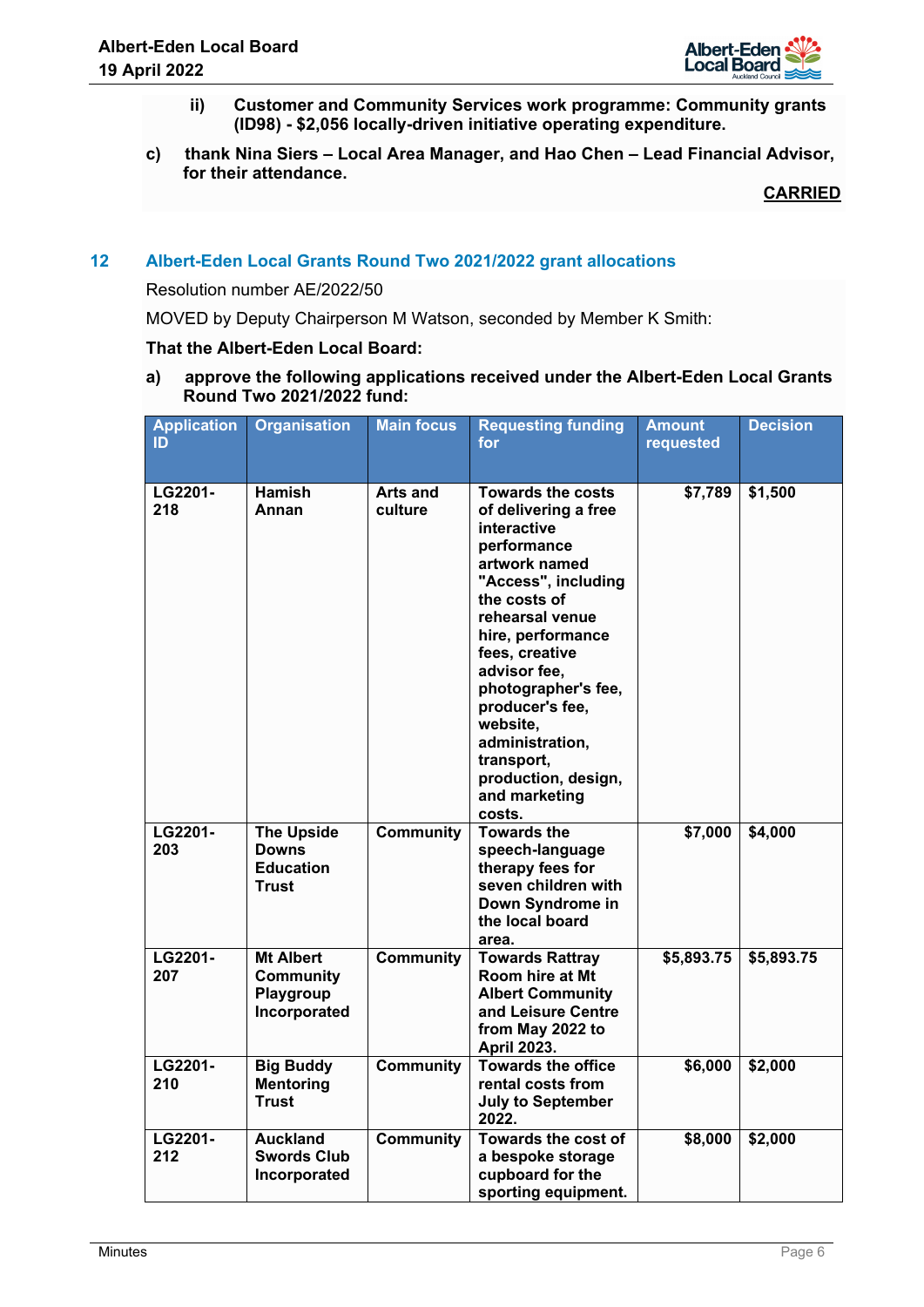

| LG2201-<br>214 | <b>YMCA North</b><br>Incorporated                                                             | Community                   | <b>Towards the "Raise</b><br><b>Up" Mt Albert Crew</b><br>event and<br>programme costs<br>between May 2022<br>to April 2023<br>including meeting,<br>camp, recruitment,<br>uniform, training,<br>marketing,<br>materials,<br>graduation,<br>equipment, venue<br>hire, workshop<br>facilitators,<br>transport, mileage, | \$8,000 | \$7,500                                                   |
|----------------|-----------------------------------------------------------------------------------------------|-----------------------------|------------------------------------------------------------------------------------------------------------------------------------------------------------------------------------------------------------------------------------------------------------------------------------------------------------------------|---------|-----------------------------------------------------------|
| LG2201-<br>221 | <b>Eden Epsom</b><br>Tennis &<br><b>Squash Club</b>                                           | Community                   | gifts, and prizes<br>costs.<br><b>Towards the</b><br>upgrade of the<br>security system<br>including the<br>purchase and<br>installation of<br>external and<br>internal close<br>circuit cameras.                                                                                                                       | \$6,235 | \$2,000                                                   |
| LG2201-<br>223 | <b>Access</b><br><b>Community</b><br>Radio<br><b>Auckland</b><br>Incorporated                 | Community                   | <b>Towards the costs</b><br>of purchasing<br>catering essentials<br>(kitchen items) for<br>the "Auckland<br><b>Settlement Hub" at</b><br>875 New North<br>Road, Mt Albert.                                                                                                                                             | \$4,231 | \$4,231                                                   |
| LG2201-<br>227 | Mt Eden<br><b>Community</b><br><b>Patrol</b><br>Incorporated                                  | <b>Community</b>            | <b>Towards the</b><br>purchase of<br>equipment, jackets,<br>uniforms, first aid<br>kits and advertising<br>to participate in<br>patrols.                                                                                                                                                                               | \$5,000 | \$3,000<br>excluding<br>the<br>defibrillator<br>expense.  |
| LG2201-<br>232 | Kowhai<br>Intermediate<br><b>School</b>                                                       | <b>Events</b>               | <b>Towards the event</b><br>management fees<br>and centennial<br>luncheon held at<br>Eden Park on 22<br>October 2022<br>including the cost<br>of venue hire,<br>catering, and<br>security.                                                                                                                             | \$8,000 | \$1,260<br>towards<br>security<br>costs for<br>the event. |
| LG2201-<br>224 | <b>St George's</b><br>Anglican<br>Church<br>Epsom<br><b>The Diocese</b><br><b>Of Auckland</b> | <b>Historic</b><br>Heritage | <b>Towards the</b><br>building<br>contractor's<br>insurance cost.                                                                                                                                                                                                                                                      | \$8,000 | \$4,000                                                   |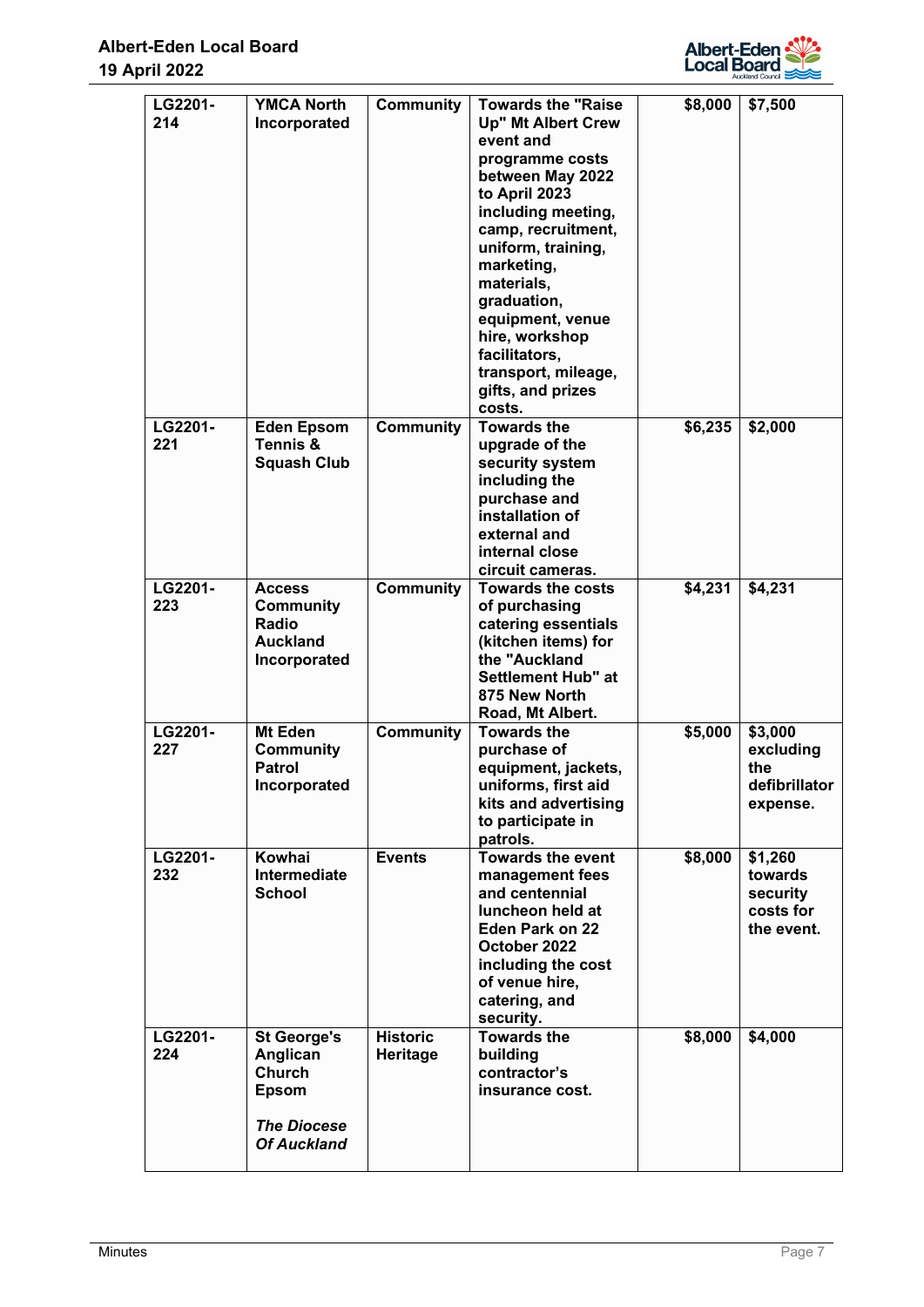

| LG2201-<br>209 | Aotearoa<br><b>Resettled</b><br>Community<br>Coalition<br>Incorporated           | <b>Sport and</b><br>recreation | <b>Towards the</b><br>delivery of the 2-day<br>"Resettled<br><b>Community Soccer</b><br>Tournament" in July<br>2022, including the<br>venue hire at the<br><b>YMCA Mt Albert,</b><br>trophies, prizes,<br>referees,<br>refreshments,<br>participant<br>transport,<br>administration<br>(includes event<br>coordination), and<br>contingency costs. | \$6,235.50  | \$3,000<br>excluding<br>catering,<br>transport,<br>gifts and<br>prizes<br>expenses. |
|----------------|----------------------------------------------------------------------------------|--------------------------------|----------------------------------------------------------------------------------------------------------------------------------------------------------------------------------------------------------------------------------------------------------------------------------------------------------------------------------------------------|-------------|-------------------------------------------------------------------------------------|
| LG2201-<br>216 | <b>The Auckland</b><br><b>Table Tennis</b><br><b>Association</b><br>Incorporated | <b>Sport and</b><br>recreation | <b>Towards the</b><br>purchase of one<br>table tennis table,<br>and wages for the<br>development coach<br>and junior coaches<br>for the 'Junior<br>Development"<br>programme.                                                                                                                                                                      | \$8,000     | \$5,000<br>excluding<br>salaries.                                                   |
| <b>Total</b>   |                                                                                  |                                |                                                                                                                                                                                                                                                                                                                                                    | \$88,384.25 | \$45,384.75                                                                         |

## **a) decline the following applications received under the Albert-Eden Local Grants Round Two 2021/2022 fund:**

| <b>Application</b><br>ID | <b>Organisation</b>                                                     | <b>Main focus</b> | <b>Requesting</b><br>funding for                                                                                                                                                                                              | <b>Amount</b><br>requested | <b>Decision</b>                                                                                                                                                                |
|--------------------------|-------------------------------------------------------------------------|-------------------|-------------------------------------------------------------------------------------------------------------------------------------------------------------------------------------------------------------------------------|----------------------------|--------------------------------------------------------------------------------------------------------------------------------------------------------------------------------|
| LG2201-<br>213           | <b>Point</b><br><b>Chevalier</b><br><b>Croquet Club</b><br>Incorporated | Community         | <b>Towards the cost</b><br>of the kitchen<br>upgrade, interior<br>storage, and<br>appliances.                                                                                                                                 | \$7,519.99                 | <b>Declined</b><br>noting the<br>application<br>is ineligible<br>due to the<br>applicant<br>having<br>received<br>funding in a<br>previous<br>round this<br>financial<br>year. |
| LG2201-<br>220           | Aotearoa<br><b>Ethnic</b><br><b>Communities</b><br><b>Trust NZ</b>      | <b>Community</b>  | <b>Towards</b><br>equipment (for the<br>soapmaking,<br>wellbeing, stress<br>management, and<br>oil mixology<br>class), travel,<br>advertising, and<br>refreshments for<br>the "Mobile"<br><b>Migrant Support</b><br>Project". | \$7,976.91                 | <b>Declined</b><br>noting<br>unclear<br>benefit to<br>the Albert-<br>Eden<br>community.                                                                                        |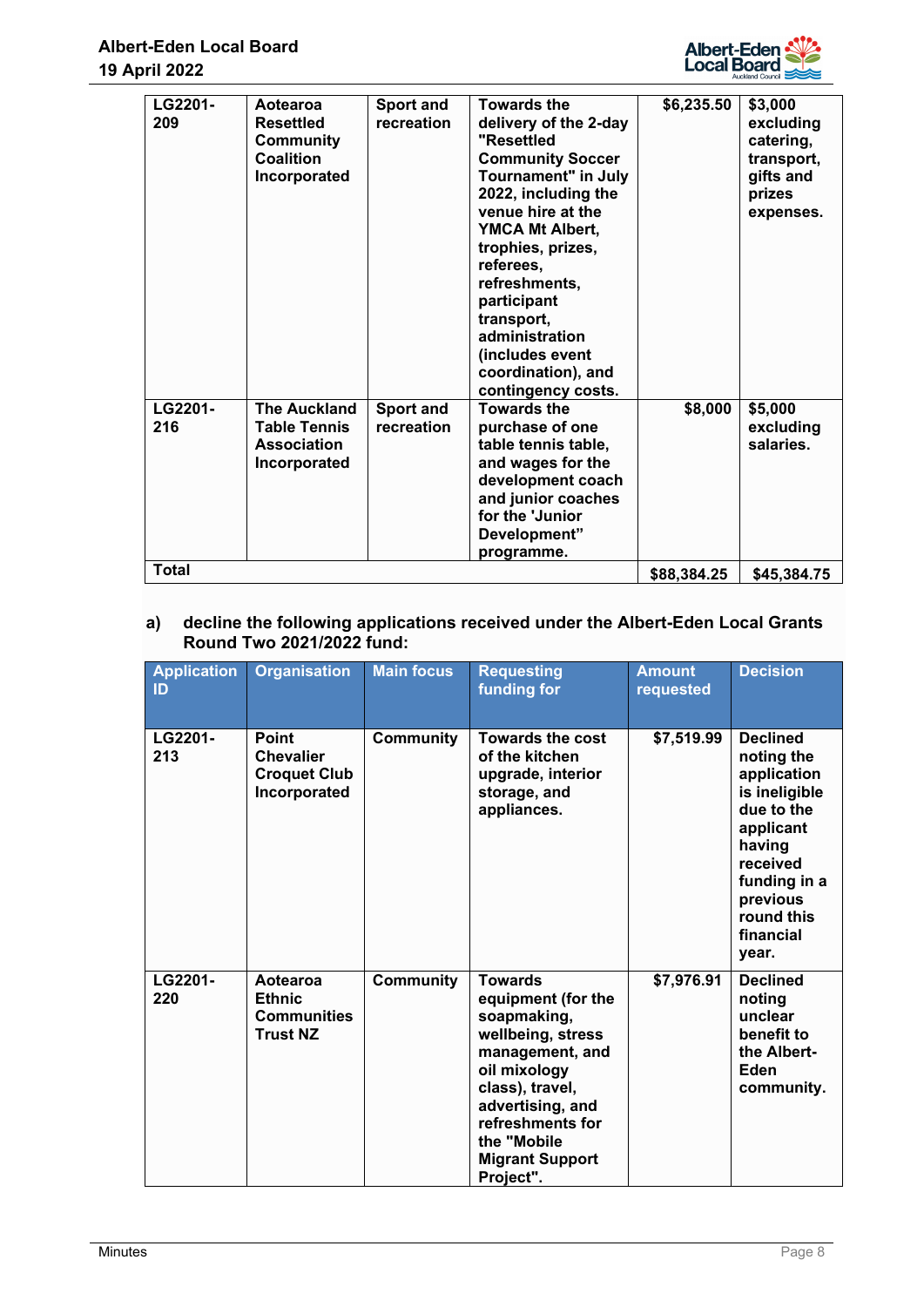| LG2201-<br>229 | <b>City Pathway</b><br><b>Trust</b>            | <b>Community</b>               | <b>Towards the cost</b><br>of helping people<br>experiencing<br>pressing needs,<br>especially with<br>accommodation<br>support,<br>reemployment,<br>and reeducation.                                                                                                                                      | \$5,000     | <b>Declined</b><br>noting<br>insufficient<br>local board<br>benefit.                        |
|----------------|------------------------------------------------|--------------------------------|-----------------------------------------------------------------------------------------------------------------------------------------------------------------------------------------------------------------------------------------------------------------------------------------------------------|-------------|---------------------------------------------------------------------------------------------|
| LG2201-<br>231 | The Whanau<br><b>Community</b><br><b>Trust</b> | <b>Community</b>               | <b>Towards the cost</b><br>of delivering 10<br>weeks of Financial<br><b>Capability</b><br>Programme, "Kash<br>is King" at the<br>Whānau<br><b>Community</b><br>Centre, Mt Roskill,<br>including the costs<br>of tutors and<br>coordinators fee,<br>classroom usage,<br>course materials<br>and resources. | \$7,600     | <b>Declined</b><br>noting<br>activity<br>takes place<br>outside the<br>local board<br>area. |
| LG2201-<br>208 | Anthony<br><b>Fong Fitness</b>                 | <b>Sport and</b><br>recreation | <b>Towards the venue</b><br>hire and the Group<br><b>Fitness Trainer's</b><br><b>Fee for the Stretch</b><br>n' Flex Classes.                                                                                                                                                                              | \$8,000     | <b>Declined</b><br>noting<br>limited wider<br>community<br>benefit.                         |
| <b>Total</b>   |                                                |                                |                                                                                                                                                                                                                                                                                                           | \$36,096.90 |                                                                                             |

## **13 Local Board Transport Capital Fund Decision - Mt Albert Traffic Calming (South)**

Resolution number AE/2022/51

MOVED by Member G Easte, seconded by Member C Robertson:

## **That the Albert-Eden Local Board:**

- **a) approve construction of the Local Board Transport Capital Fund project Mount Albert (South) Traffic Calming as per the designs provided in Attachment A to the report.**
- **b) request Auckland Transport notify the following local area schools; Mt Albert Grammar School; Marist Primary and Marist College prior to construction work commencing.**
- **c) thank Auckland Transport for delivering the Local Board Transport Capital Fund Mount Albert (South) Traffic Calming project.**

## **CARRIED**

## **14 Auckland Transport - Activities in the Road Corridor Bylaw 2022**

Resolution number AE/2022/52

MOVED by Member WM McKenzie, seconded by Member K Smith: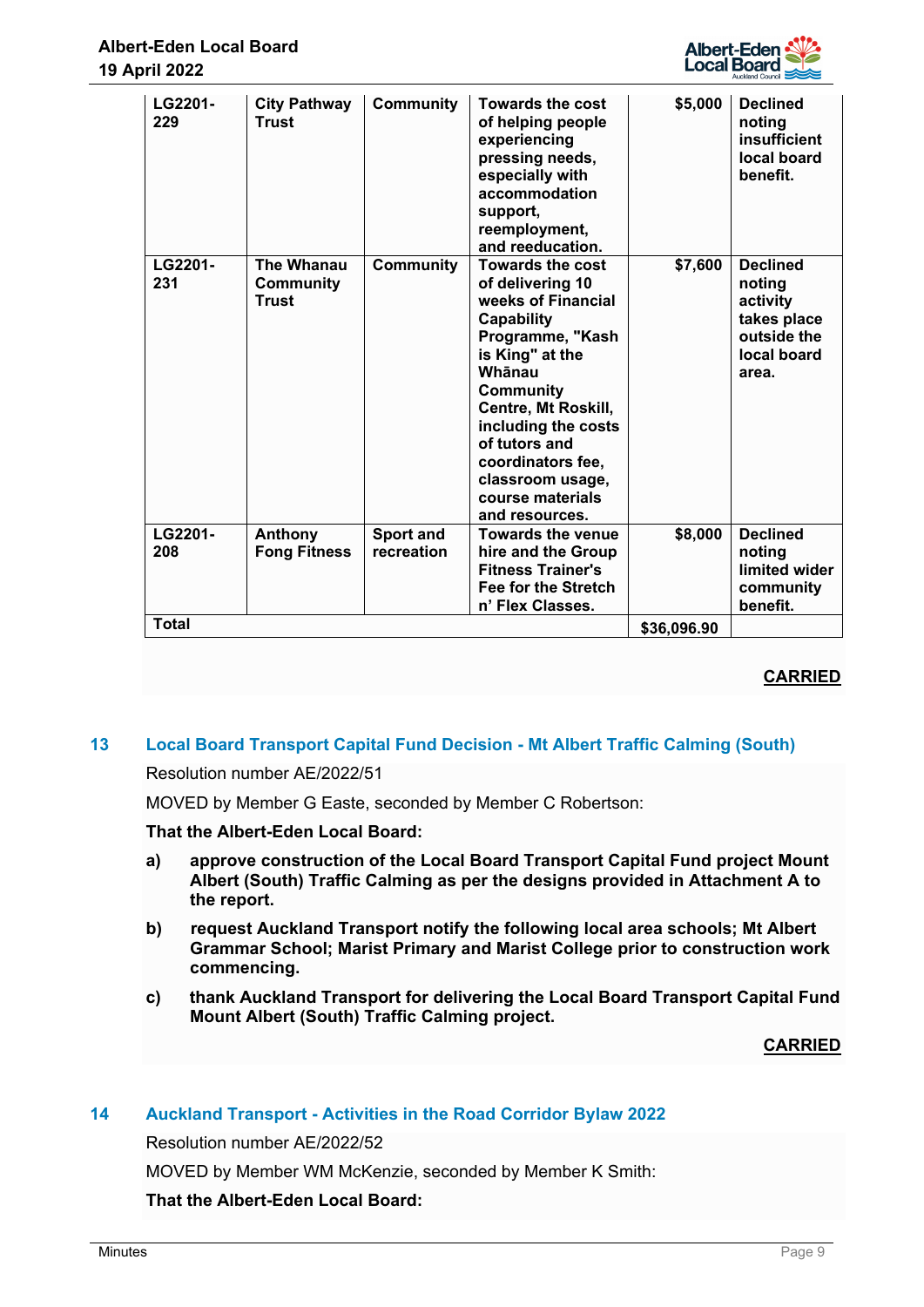

- **a) support the review and consolidation of the bylaws consolidated as 'Activities in the Road Corridor Bylaw 2022'.**
- **b) receive public feedback and note that there was no Albert-Eden localised feedback collected.**
- **c) request any new bylaw have adequate resourcing allocated for enforcement.**
- **d) support overall improvements in wording and structure as shown in the draft bylaw.**
- **e) support reducing the amount of paperwork needed to get an approval to work in the road corridor.**
- **f) support the alignment of Auckland Transport with Auckland Council Public Trading, Events and Filming Bylaw 2022.**
- **g) note that being able to enable play streets, community and local business association-led events like street parties or placemaking is a priority for the local board and the bylaw would assist those outcomes by:** 
	- **i) setting a low permit cost;**
	- **ii) streamlining the approval process.**
- **h) note that public space and in some cases parts of road corridors in the Albert-Eden Local Board rohe are regularly used for filming permitted by Screen Auckland.**
- **i) note that with the large amount of construction to occur in Albert-Eden in the coming decades it is important that the bylaw allows the adverse effects of construction on other road corridor users to be minimised.**
- **j) urge Auckland Transport to ensure that the bylaw protects footpath users by ensuring:** 
	- **i) there is no impediment to any footpath or road user;**
	- **ii) not supporting the use of cable covers by applicants as they have the potential to impede footpath users (especially those with visual impairments, those using wheelchairs and prams) and create clutter.**
- **k) note that while the draft clause on proposal 4 appears suitable, an additional point should be considered for inclusion:** 
	- **i) public display of the approval for road/footpath closure. At present, it is unclear whether the footpath (or road) closures are approved/legal. The contractors should be required to publicly display the Auckland Transport approval on the hoardings / cones.**
- **l) support the definition of micro-mobility in the proposed bylaw but ensure it can accommodate technological changes in micro-mobility.**
- **m) request personal bicycle trailers be allowed where bicycles are allowed under the Bylaw.**
- **n) strongly recommend that the bylaw enables berm planting; this would include enabling residents to do lower-level planting as a matter of right, but also, where appropriate, to plant trees that augment the urban ngāhere.**
- **o) note that recent changes to planning rules mean it is likely there will be significantly less private space for planting, so meeting the goal of 30 per cent coverage requires optimisation of street space for multiple good outcomes.**

An amendment was moved by Member C Robertson, seconded by Member G Easte.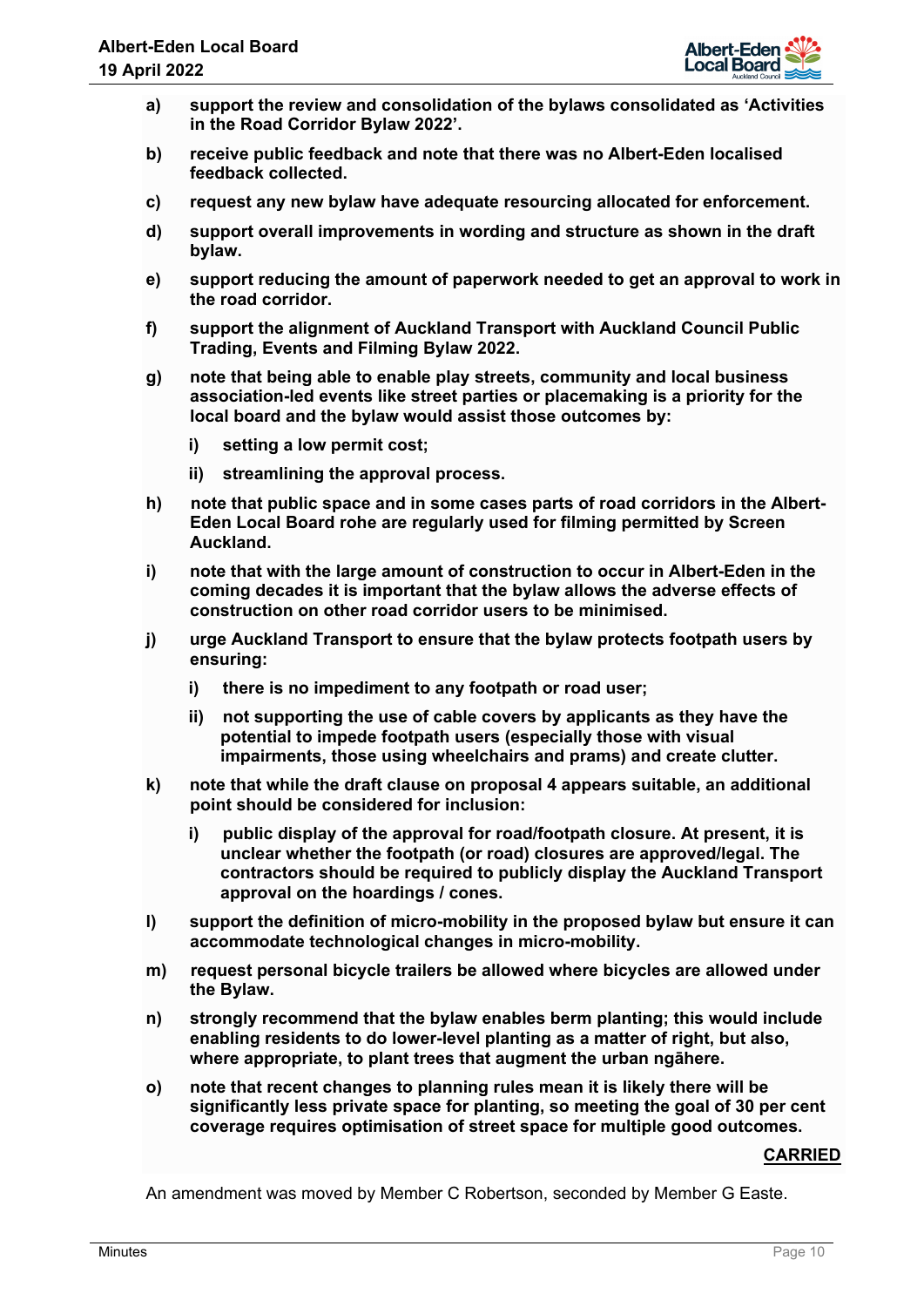

p) note that berm parking has been an increasing problem since enforcement ceased, and request Auckland Transport address berm parking in the bylaw for the safety of footpath users, to maintain access for people using mobility devices on the footpath, and to protect underground services and tree roots from damage.

Voting was made via voice. Voting was TIED.

The chairperson exercised her casting vote against. The amendment was LOST.

## **15 Transport Emissions Reduction Plan**

## Resolution number AE/2022/53

MOVED by Member WM McKenzie, seconded by Member C Robertson:

- **a) support action on climate change in order to meet the emissions reduction targets set out in the Climate Change Response (Zero Carbon) Amendment Act 2019 and Te Tāruke-ā-Tāwhiri: Auckland's Climate Plan.**
- **b) support the 'avoid, shift and improve' framework for transport emissions reductions noting that the local board:** 
	- **i) advocate for a multi-modal approach to the transport system for meeting the targets, including public transport, existing vehicles, electric vehicles, cycling, micro mobility, walking including appropriate parking provision for vehicles and cycles;**
	- **ii) acknowledge the importance of maintaining and enhancing the sustainability of the numerous vibrant small shopping precincts and other local shops in Auckland; the presence of these centres encourages people to walk, cycle, scoot or drive a short distance to shop and socialise rather than drive to a car-centric shopping mall; the provision of adequate short term car parking and provision of safe and encouraging streets for walking, cycling and scooting is critical to the survival of these distributed precincts;**
	- **iii) consider that a mix of "carrot" and "stick" measures is necessary at every level of the Transport Emissions Reduction Plan (TERP) in order for Auckland to meet its target of 63 per cent transport emissions reduction by 2030;**
	- **iv) support quality compact mixed-development urban form;**
	- **v) support shaping our cities and towns in a sustainable way, ensuring the community are on board with the developments, for the future as the shape of our cities and towns is key to improving the overall efficiency of the transport system, and that land-use, urban development and transport planning need to be integrated to reduce emissions, especially over the medium to long term;**
	- **vi) note the need for both central and local government to integrate land use and transport planning and investments consistent more strongly with international examples such as Vancouver, with a mix of mediumdensity and high-density development as much as 20 storeys and more, within walking distance of rapid transit stations;**
	- **vii) support the delivery of mode shift for emissions reductions noting that comprehensive cycling/scootering networks are needed in urban areas,**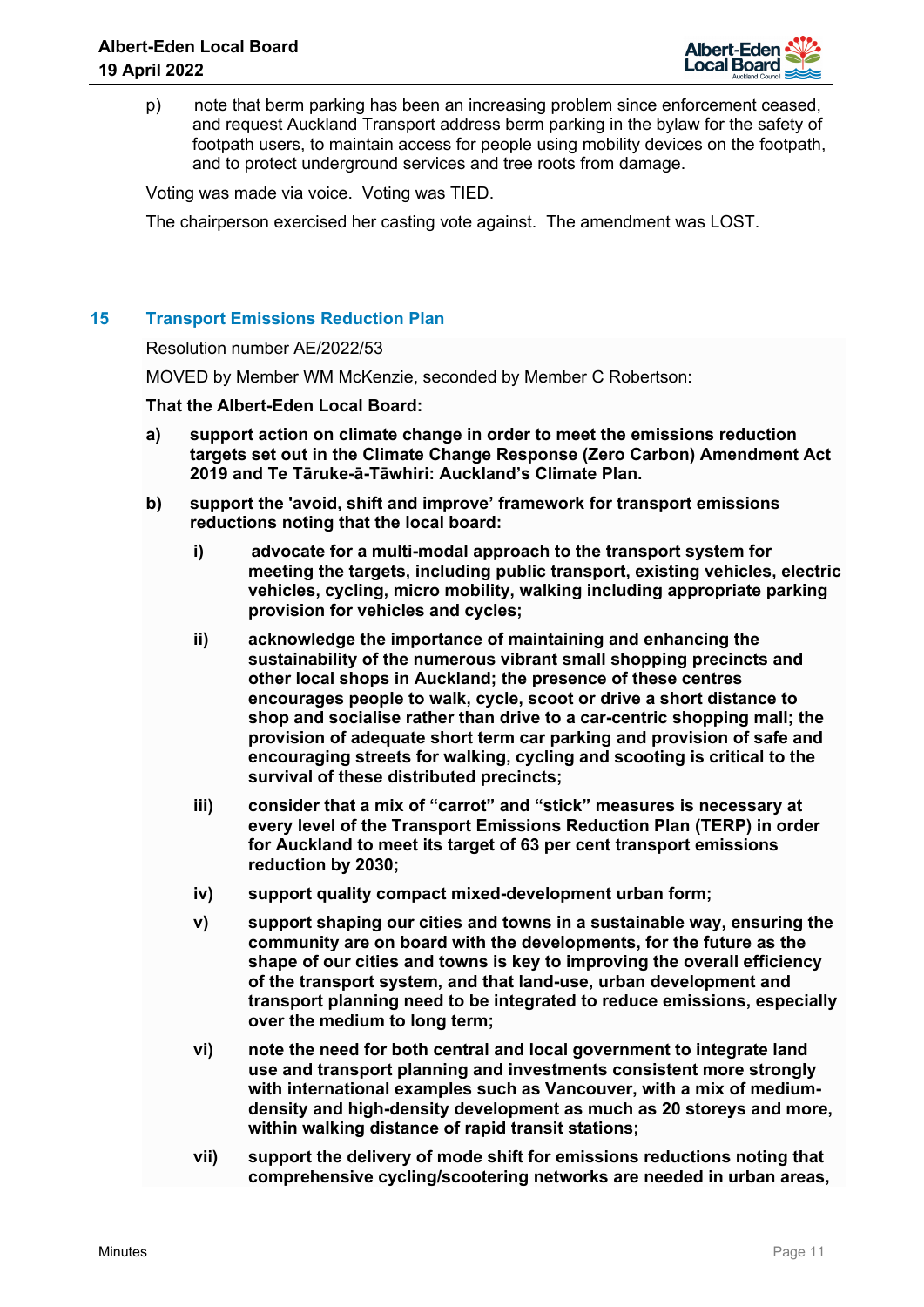

**along with more dedicated/priority bus lanes and better urban environments for walking;** 

- **viii) support delivering mode shift through efficient use of existing street networks;**
- **ix) acknowledge many people currently rely on driving for work and personal use and an overall reduction in car usage will improve carbon emissions and improve the travel experience for those who do need to drive;**
- **x) seek further and/or extended Public Transport (PT) fare discounts to encourage Public Transport (PT) ridership.**
- **c) support partnership with Māori in the development and implementation of emissions reduction pathways.**
- **d) support the focus on equity and a just transition and request ongoing collaboration with affected communities and groups, particularly young people, people on low incomes, disabled people and workers in affected industries to understand their transport needs and collaborate in designing solutions.**
- **e) note that local government and central government will need to collaborate on funding and implementation of emissions reduction measures, including the infrastructural and service improvements required to achieve the necessary land use changes and mode shift.**
- **f) request that council consider how it might assist uptake of e-vehicles, e-bikes and other small electric transport devices (such as scooters), such as through supported financing or leasing schemes to spread the upfront cost.**
- **g) request that council consider it might assist uptake of car share and shared car ownership schemes.**
- **h) note council is not on track to meeting its 50 per cent emissions reduction target by 2030.**
- **i) support investigation of the implementation of high passenger capacity enhanced bus services on arterial routes and high passenger capacity Bus Rapid Transit on motorway routes running through the central city via Grafton Gully.**
- **j) support investigation of extending Auckland's existing rail public transport network as rail is identified in the Transport Emissions Reduction Plan as being the most efficient public transport mode, including on the routes identified in the Strategic Transport Network, Auckland (Spatial) Plan 2012–2042.**
- **k) support enabling alternative and remote ways of working for Aucklanders in accordance with action E3 Te Tāruke-ā-Tāwhiri: Auckland's Climate Plan, which has the stated intent: to accelerate the decarbonisation of Auckland's business sector, led by business, with council acting as a lever, and Auckland Council and Central government acting as partners.**
- **l) support investment in undeveloped rapid transit stations, station precincts and effective routing of bus services to enable greater use of bus transfers and kiss 'n' ride use of stations.**
- **m) support investment in to park 'n' ride facilities in appropriate locations.**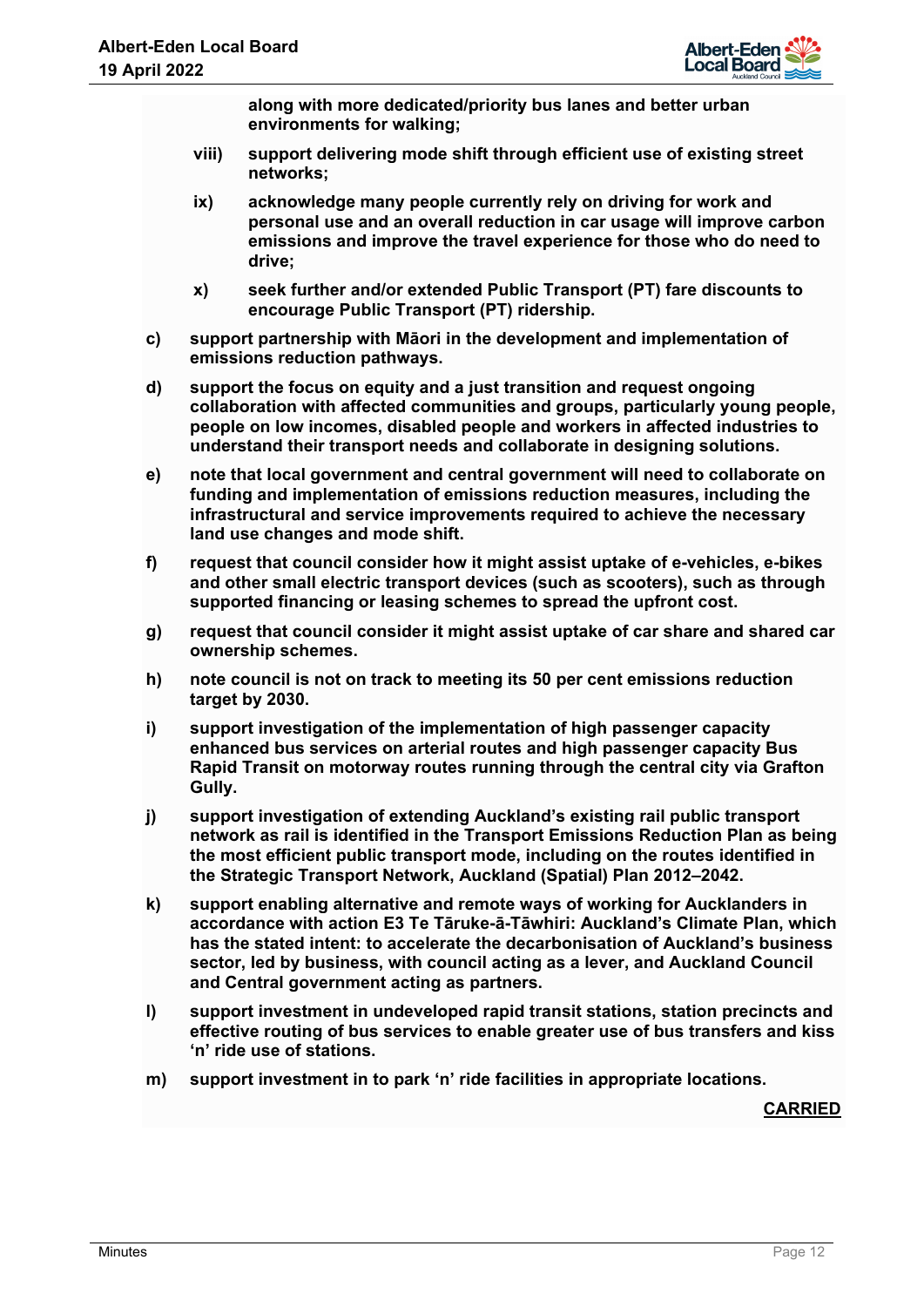

## **16 Submission on central government's proposals to transform recycling in Aotearoa**

A document was tabled for this item. A copy of the document has been placed on the official minutes and is available on the Auckland Council website as a minutes attachment.

Resolution number AE/2022/54

MOVED by Member J Maskill, seconded by Member K Smith:

## **That the Albert-Eden Local Board:**

**a) provide its tabled feedback on the Ministry for the Environment's consultation document:** *Te kapanoni i te hangarua: Transforming recycling* **discussion document to inform the council's draft submission.**

#### **CARRIED**

Note: Member R Langton voted against the motion and requested that her dissenting vote be recorded.

# **Attachments**

A 20220419 Albert-Eden Local Board, Item 16: Submission on central government's proposals to transform recycling in Aotearoa - Albert-Eden Local Board Feedback

#### **17 Local board feedback on the draft 2021 Regional Parks Management Plan**

#### Resolution number AE/2022/55

MOVED by Member WM McKenzie, seconded by Deputy Chairperson M Watson:

- **a) receive the public consultation for the draft Regional Park Management Plan 2021.**
- **b) note the total of total 4684 written submissions including 1038 individual and 88 submissions from organisations with high degree of knowledge and involvement.**
- **c) note there were 56 individual and 99 pro forma submissions received from people within the Albert-Eden Local Board area.**
- **d) support direction of the draft Regional Park Management Plan 2021.**
- **e) acknowledge the importance of the Regional Parks to our city, its people, and visitors to the region.**
- **f) support regional parks as inclusive, accessible places.**
- **g) note the strong community support for the natural, undeveloped nature of the regional parks and focus on conservation and enhancement of the biodiversity.**
- **h) note that many people from the Albert-Eden Local Board area use and love the regional parks.**
- **i) support prioritising, protecting, and restoring indigenous biodiversity, including educational resources about this, in the parks.**
- **j) support the review of farming and consistently leading excellent regenerative and water-quality protecting practices that exceed mandatory compliance standards.**
- **k) support continuation of farming where consistent with the outcome of the farming review, which provides an opportunity to demonstrate high-quality sustainable farming practices and maintain flexibility for future land use.**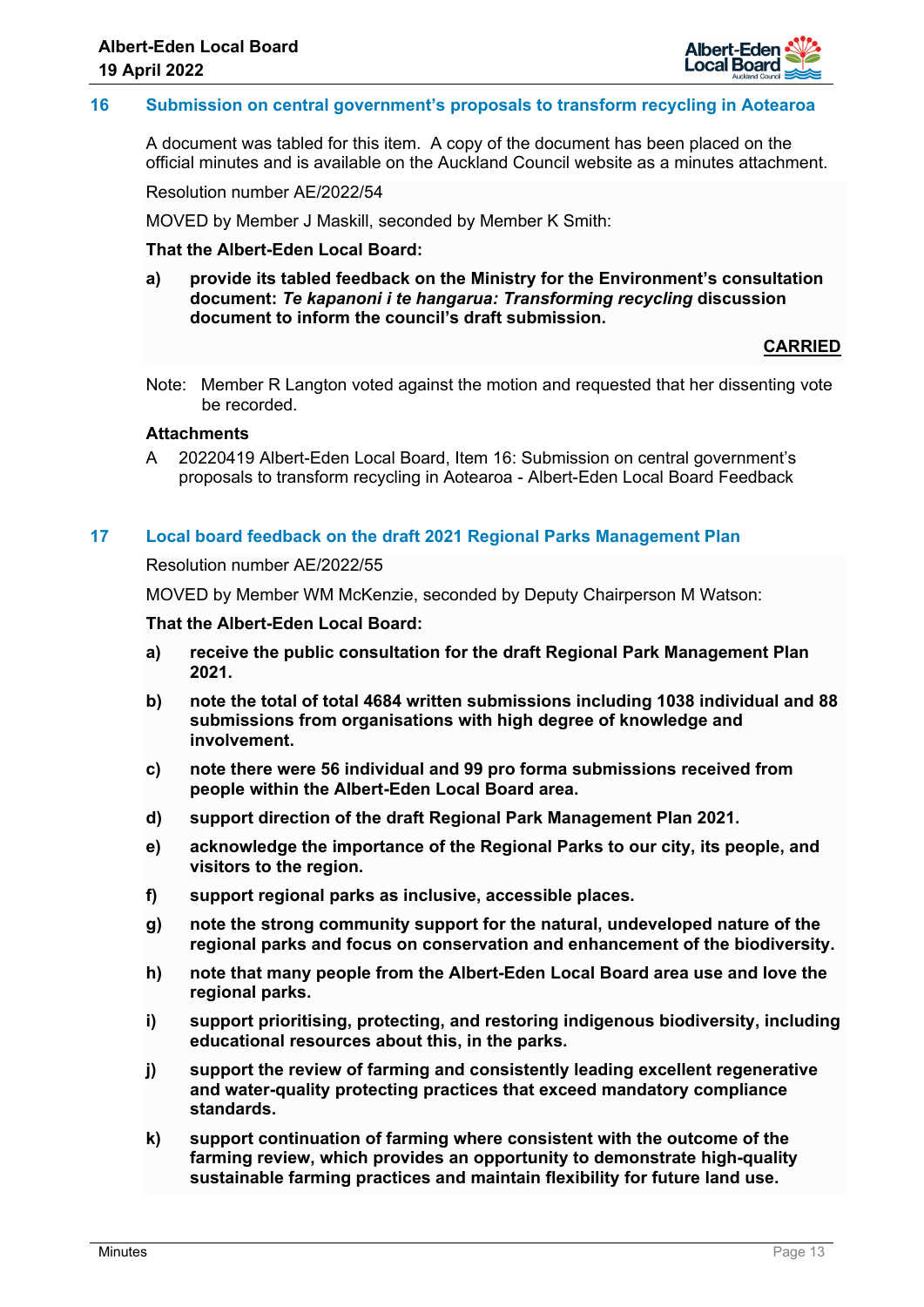

- **l) support delivering comprehensive pest management in most regional parks.**
- **m) acknowledge the importance of mana whenua involvement on developing comanagement arrangements for parks.**
- **n) acknowledge the importance of developing community involvement in comanagement arrangements for parks.**
- **o) strongly support proposal to provide public transport to parts of the regional park network.**
- **p) acknowledge and support the desire that regional parks management plans balance the need to offer recreation and education experiences, while also being natural, unspoilt places.**
- **q) support more detailed planning for the recreational experience of visiting parks.**
- **r) support the inclusion of a land acquisition programme.**
- **s) support the proposed park category descriptors outlined in the Draft Regional Parks Management Plan.**
- **t) consider that provision for the transfer of the management of Regional Parks to outside entities is not appropriate.**
- **u) support the inclusion of detailed maps in the plan which are such a feature of other Council publications such as Indigenous terrestrial and wetland ecosystems of Auckland, 2017.**

## **18 Albert-Eden-Puketāpapa Ward Councillors' Updates**

Note: This item was withdrawn.

## **19 Chairperson's Report**

Resolution number AE/2022/56

MOVED by Deputy Chairperson M Watson, seconded by Member J Maskill:

#### **That the Albert-Eden Local Board:**

**a) receive Chairperson L Corrick's April 2022 report.**

**CARRIED**

## **20 Board Members' Reports**

Resolution number AE/2022/57

MOVED by Chairperson L Corrick, seconded by Deputy Chairperson M Watson:

## **That the Albert-Eden Local Board:**

- **a) receive Deputy Chairperson M Watson's Board Report for April 2022.**
- **b) receive Members K Smith, C Robertson, W McKenzie and J Maskill's verbal Board Reports for April 2022.**